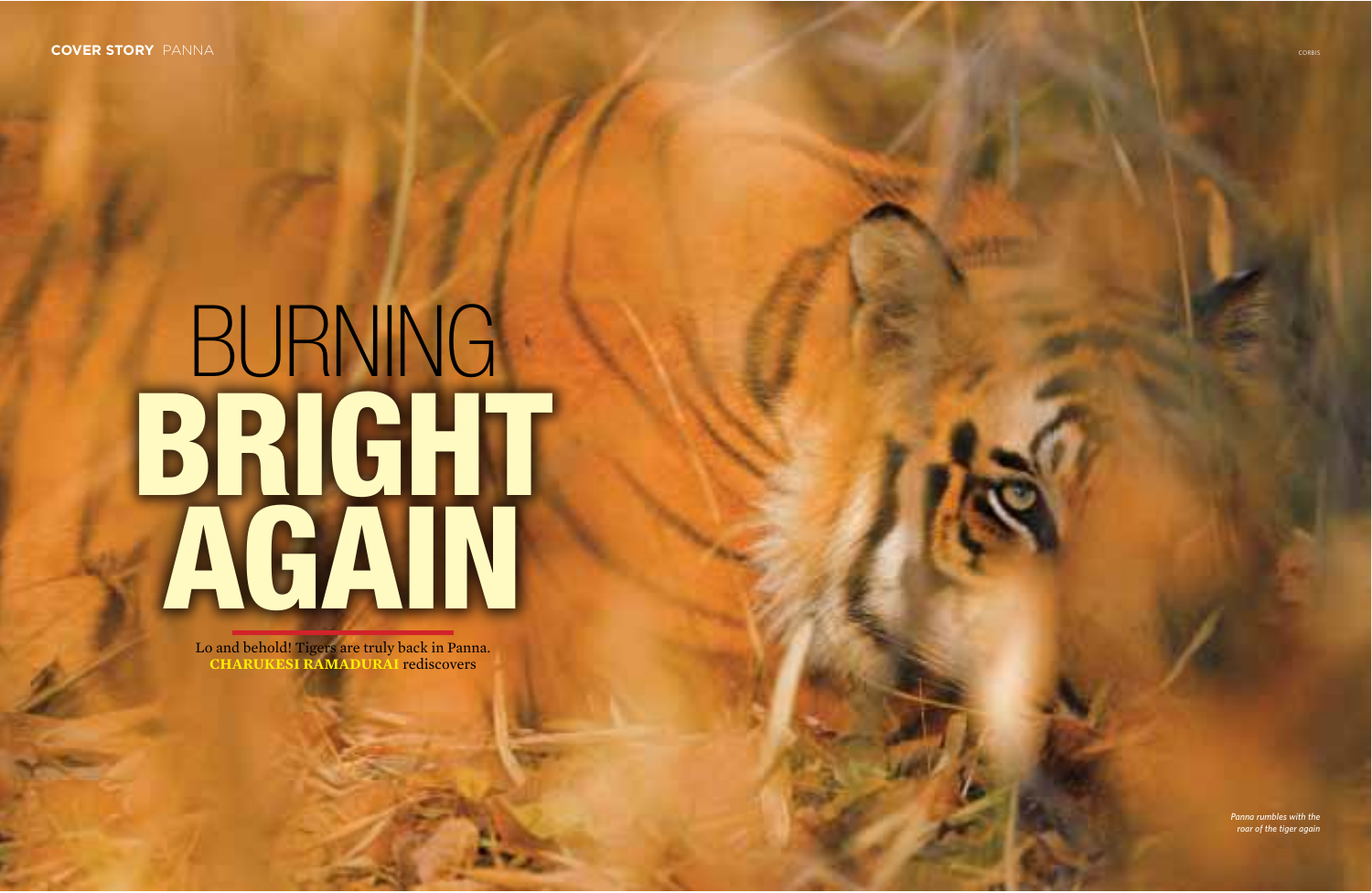

LOVELL D'SOUZA

fluxer may evening safari into the Panna National Park,<br>my companions are not happy. They have promise<br>to show their three-year-old a tiger, and a tiger is<br>what they demand. The peacock and the paradise<br>flycatcher? The fli ghost gum tree? The flaming sunset? They have seen it all in their farmhouse back in Delhi, thankyouverymuch. Where is the tiger? my companions are not happy. They have promised to show their three-year-old a tiger, and a tiger is what they demand. The peacock and the paradise

The tiger remains elusive, as is the nature of the beast. And we drive on and on, following the abundant pugmarks, the helpful tips from the patrolling park officials, and our own guide's nose. To a man, the locals are determined to show us a tiger today. It is Panna's reputation at stake.

As the light begins to fade, there is a rustling in the dry leaves ahead of us and we collectively hold our breath. A leopard crosses our path and, in a flash, disappears into the brown slopes. It's my first leopard spotting, so I am still holding my breath (all those years of yogic breathing paying off ). Our farmhouse family is still unimpressed. Said three-yearold has fallen asleep, empty Kurkure packet crinkling in his tiny hands, lips curved in a dreamy smile.

"Show me the tiger," is a common sometimes desperate, often demanding—

**Among tourists, the excessive pre-occupation with spotting tigers on a safari overlooks the diversity of wildlife that abounds in the national park**

refrain in our national parks but it feels particularly poignant here, given Panna's history. In 1994, when Panna was brought under Project Tiger, making it India's 22nd tiger reserve, the count was a healthy 23. Just 15 years later, in 2009, the tiger population was zero. Rampant poaching, poisoning by locals, and natural causes, all abetted by governmental indifference, had killed off the entire lot.

This is a sad story, but not particularly surprising, given how we have been failing our tigers consistently across the country. The twist in this tail, if you will, comes from how quickly and efficiently the park authorities responded to this situation.

It started with the entry of R Sreenivasa Murthy as the Field Director of Panna Tiger Reserve. Murthy was a man on

> a mission, as he got together a team as passionate about the cause as he was. In late 2009, they introduced two tigresses and one tiger into Panna from the other Madhya Pradesh reserves, and monitored their progress with great care.

Murthy remembers how tough the initials days were, given that tigers are creatures of habit and tend to seek out familiar territory. Surely enough, the male wandered off on his own, soon after being introduced into the Panna Reserve. He was headed towards home territory and had to be tracked for over 50 days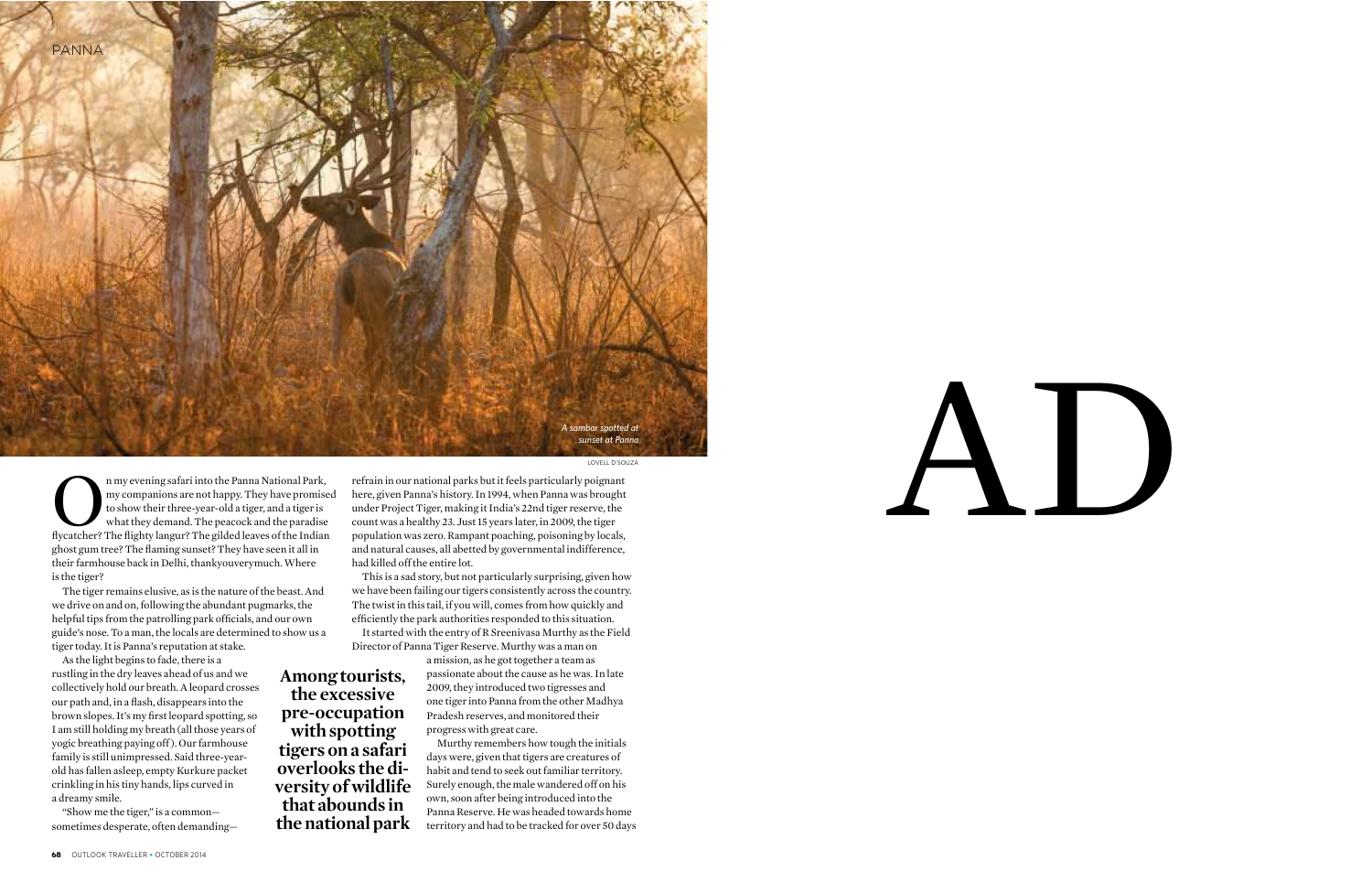

before he could be tranquilised and brought back.

A couple of years later, in November 2011, the team added to the mix two orphaned tiger cubs from the Kanha National Park, which they had earlier rescued and raised for 18 months. This experiment in 'rewilding', another first in wildlife conservation in India-and the first such successful project in the world-has also paid off. And earlier this year, tigress T6 has been brought in from Pench, purely to correct the skewed gender ratio within the Park.

Today, 21 tigers roam inside Panna National Park.

spot one of them during my morning drive into the forest the next day. She is introduced to me-from a safe distance-as T2. But more on her later. Unlike, say, Ranthambhore, the big cats here don't have cutesy names, but are known by their lineage: the T series and the P series, to signify the tigers that were brought into Panna and those that were born here. Tiger spotting is increasingly common here now, and tourists are slowly making their way here, away from Bandhavgarh and Kanha, which lie deeper in the heart of the state.

But it is not as if anyone believed tigers would be back in Panna. Travellers who found their way to this part of the country came only for Khajuraho, our original Sex and the City town. Even at Taj Pashangarh, where I am staying, the tiger motif is glaringly missing. Instead, on the floor mats and door handles there is the ghariyal, the water crocodile found in the Ken river that flows through this region and inside the national

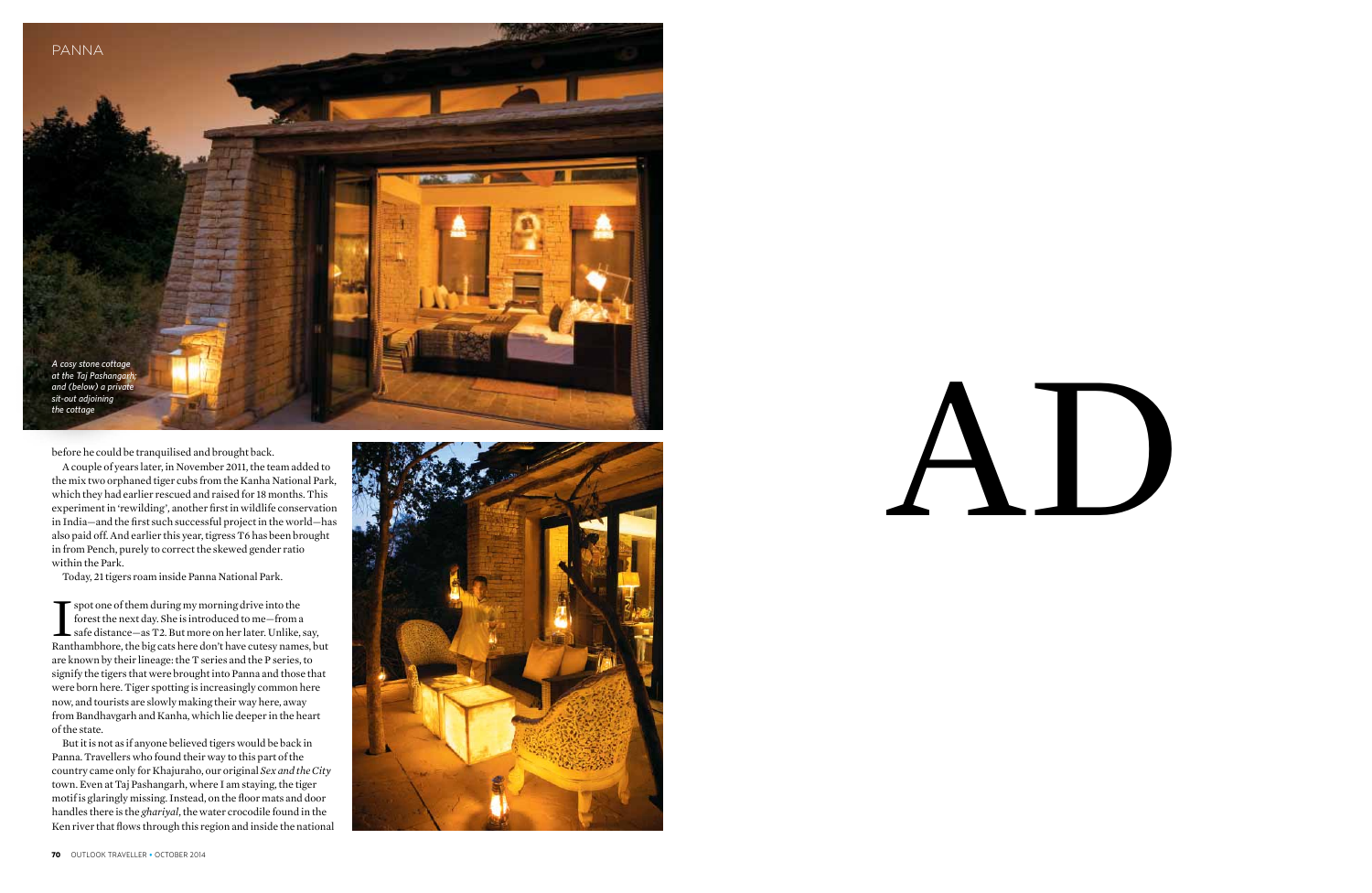# PANNA

park. "We couldn't even have photographs of tigers here in the lodge when there were no tigers in the park," says Narayana, the senior naturalist.

Taj Pashangarh is in a quiet location far away from the main forest, and far far away from mobile phone signals and television sets. I insist on calling home, so the lodge manager points to a slab on the floor inside the dining area and says cheerfully, "Airtel? If you stand on those two stones, you may catch a signal." The lodge is all stone and earth, 12 cottages set at a comfortable enough distance from each

other to ensure that I get lost on the way to mine every time. My favourite location is the gazebo in the stone verandah adjoining the cottage. There, I am surrounded by my own patch of forest, its diverse noises filtering in through the night, sometimes soothing, sometimes scary.

The morning safari begins on a cold note. My teeth<br>stop chattering only when the mist clears an hour<br>and a large herd of chital appears from inside<br>the foliage. In the pale morning sunlight, the white bark of stop chattering only when the mist clears an hour later and a large herd of chital appears from inside the foliage. In the pale morning sunlight, the white bark of the aforementioned ghost gum trees takes on an eerie quality. I am the only tourist in the jeep that morning, along with

**On the first safari, the tiger remained elusive. But the Taj naturalists accompanying me pointed out several other forest dwellers**

three of Pashangarh's naturalists. They are gratified at my wide-eyed happiness at just being in the forest. And they are determined to show me a tiger.

The terrain inside Panna is flat and it's easy to spot animal movement. T2 puts in an appearance early in the morning, her catwalk lasting for over ten minutes. There is none of the usual drama that precedes tiger spotting: frenzied alarm calls in the bushes with corresponding hushed whispers in the jeeps.

With T2's arrival, there is excitement in the air; park officials are out in full force with their

walkie-talkies and tracking devices. T1 has also been spotted in the area recently and we wait to see if she or any of the cubs will emerge. However, it soon becomes clear that the action is over for the day. And so we head off for breakfast.

Panna is one of the national parks with designated areas for visitors to hop off and stretch their legs. Narayana stops the jeep at one of these nooks, overlooking the reserve and the Ken snaking at a distance. The picnic hampers from the Pashangarh kitchen come out one by one, with fresh muffins, muesli, sandwiches and cookies. Fresh fruit and coffee. And the killer deal: warm parathas with two types of achar.

After a mandatory pitstop at Pandav waterfalls on our way,